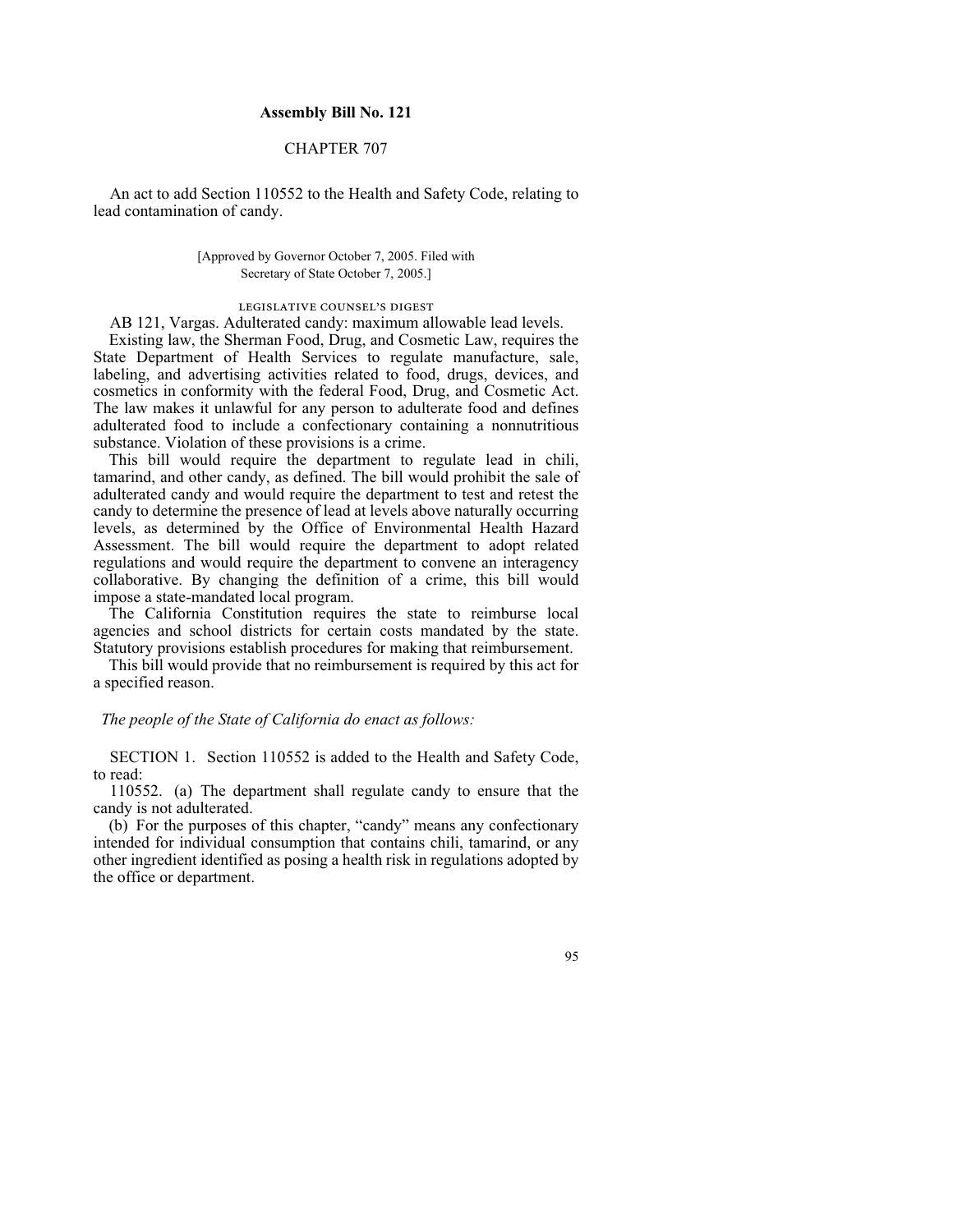(c) For purposes of this section the following terms have the following meanings:

 (1) "Office" means the Office of Environmental Health Hazard Assessment.

 (2) "Adulterated candy" means any candy with lead in excess of the naturally occurring level. Morever, candy is adulterated if its wrapper or the ink on the wrapper contains lead in excess of standards which the office, in consultation with the department and the Attorney General shall establish by July 1, 2006.

 (3) "Naturally occurring level" of lead in candy shall be determined by regulations adopted by the office after consultation with the department and the Attorney General. For purposes of ths section, the "naturally occurring level" of lead in candy is only naturally occurring to the extent that it is not avoidable by good agricultural, manufacturing, and procurement practices, or by other practices currently feasible. The producer and manufacturer of candy and candy ingredients shall at all times use quality control measures that reduce the natural chemical contaminants to the "lowest level currently feasible" as this term is used in subsection (c) of Section 110.110 of Title 21, Code of Federal Regulations. The "naturally occurring level" of lead shall not include any lead in an ingredient resulting from agricultural equipment, fuels used on or around soils or crops, fertilizers, pesticides or other materials that are applied to soils or crops or added to water used to irrigate soils or crops. The office shall determine the naturally occurring levels of lead in candy containing chili and tamarind no later than July 1, 2006. The office shall determine the naturally occurring levels of lead in candy containing other ingredients upon request by the department or the Attorney General, and in the absence of a request, when the office determines that the presence of the ingredient in candy may pose a health risk. Until the office adopts regulations determining the naturally occurring level of lead, the Attorney General's written determination, if any, including any determination set forth in a consent judgment entered into by the Attorney General, of the naturally occurring level of lead in candy or in a candy ingredient shall be binding for purposes of this section.

 (4) "Wrapper" means all packaging materials in contact with the candy, including, but not limited to, the paper cellophane, plastic container, stick handle, spoon, small pot (olla), and squeeze tube, or similar devices. "Wrapper" does not include any part of the packaging from which lead will not leach, as demonstrated by the manufacturer, to the satisfaction of the office.

 (d) The standards adopted pursuant to paragraphs (2) and (3) of subdivision (c) shall be reviewed by the office every three-year to five-year period in order to determine whether advances in scientific knowledge, the development of better agricultural or manufacturing practices, or changes in detection limits require revision of the standards.

- (e) The department shall do all of the following:
- (1) Ensure that the candy is not adulterated.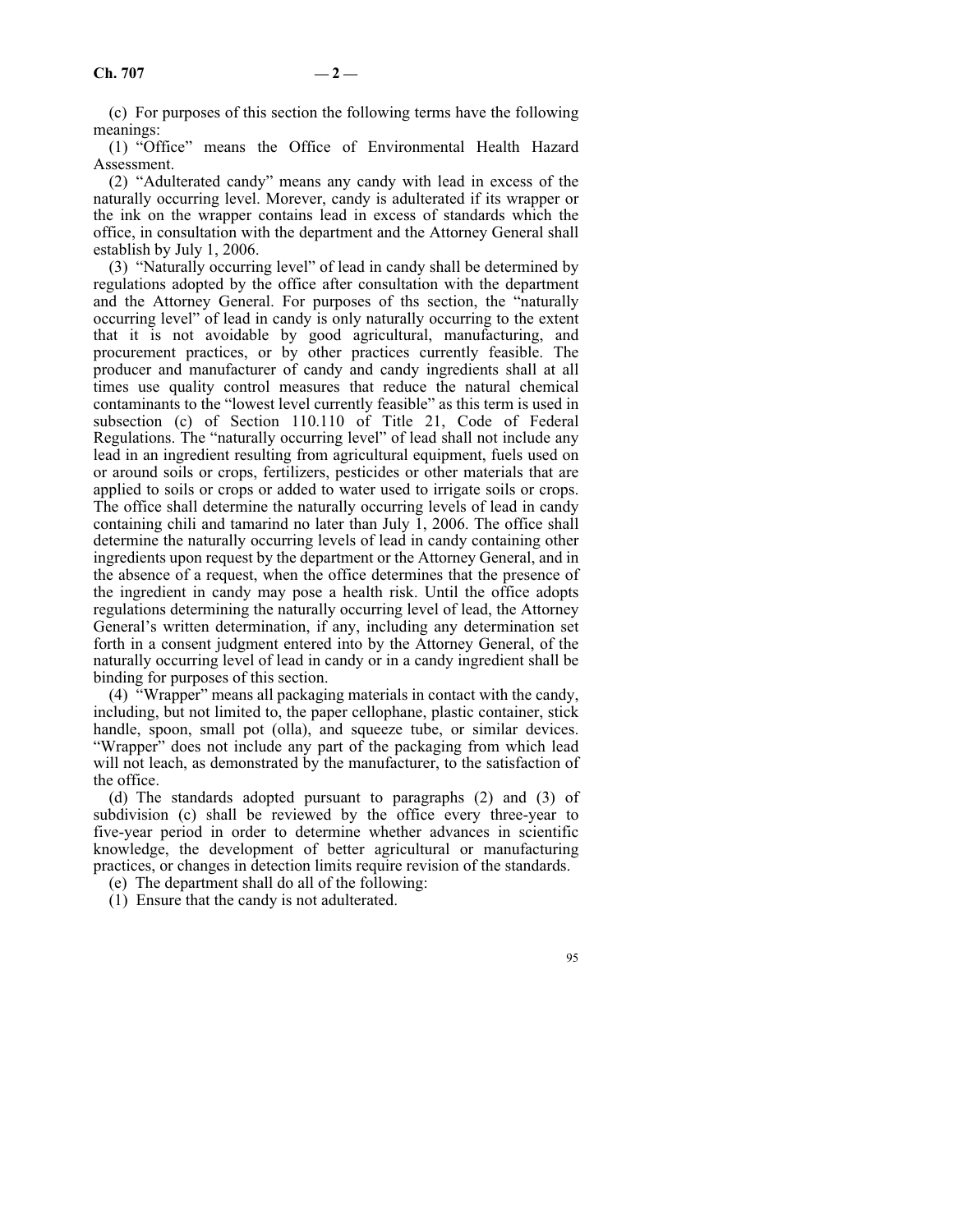(2) Establish procedures for the testing of candy and the certification of unadulterated candy products. The procedures shall require candy manufacturers to certify candy as being unadulterated. The certification shall be based on appropriate sampling and testing protocols as determined by the office in consultation with the Attorney General's office.

 (3) Through its Food and Drug Branch, test the samples of candy collected pursuant to this article. The department may test any candy, including candy tested pursuant to paragraph (3) of subdivision (e) in order to ensure the candy is unadulterated.

(4) Adopt regulations necessary for the enforcement of this article.

 (5) Evaluate the regulatory process, identify problems, and make changes or report to the Legislature, as necessary.

 (f) If the candy tested pursuant paragraphs (2) or (3) of subdivision (e) is found to be adulterated, the department shall do both of the following:

 (1) Issue health advisory notices to county health departments alerting them to the danger posed by consumption of the candy.

 (2) Notify the manufacturer and the distributor of the candy that the candy is adulterated, and that the candy may not be sold or distributed in the state until further testing proves that the candy is unadulterated.

 (g) (1) For any candy found to be adulterated, the manufacturer or distributor may request that the department test a subsequent sample of candy. The department shall select the candy to be tested. The cost of any subsequent sampling and testing shall be borne by the manufacturer or distributor requesting the additional testing.

 (2) If the candy is found to be unadulterated when it is retested, the department shall provide the manufacturer or distributor and the county health department with a letter stating that the candy has been retested and determined to be unadulterated, and that the sale and distribution of the candy in the state may resume.

 (3) If the candy is found to remain adulterated when retested, the manufacturer or distributor may take corrective measures and continue to resubmit samples for testing until tests prove the candy unadulterated.

 (h) The department shall convene an interagency collaborative which is hereby established to serve as an oversight committee for the implementation of this section and to work with the office in establishing and revising the required standards. The interagency collaborative shall be composed of the following members:

- (1) The department.
- (2) The Childhood Lead Poisoning Branch of the department.
- (3) The Food and Drug Branch of the department.
- (4) The office.
- (5) The office of the Attorney General.

 (i) The interagency collaborative may confer with the United States Consumer Product Safety Commission, the United States Food and Drug Administration, recognized experts in the field, representatives of California community environmental justice organizations and candy manufacturers.